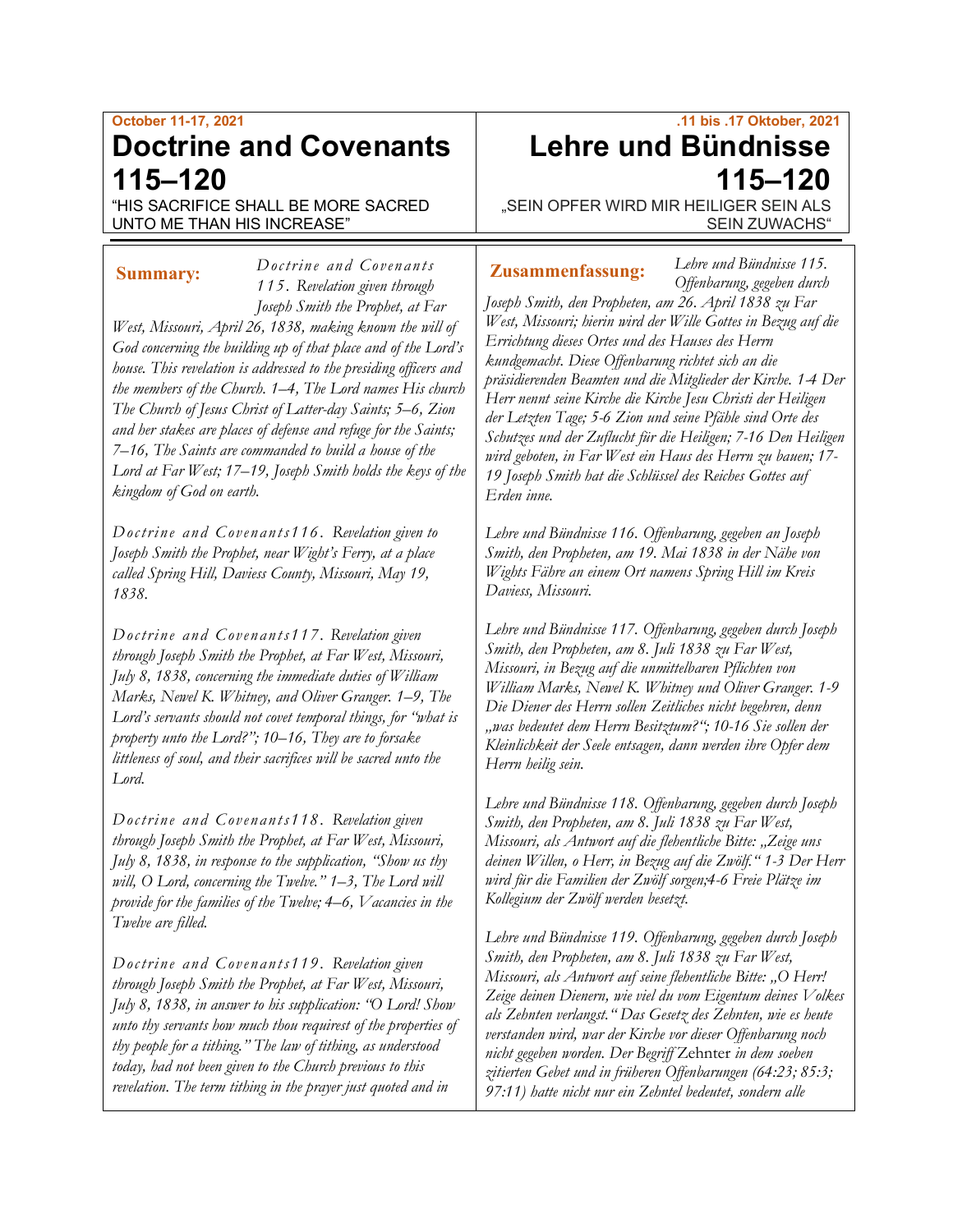*previous revelations (64:23; 85:3; 97:11) had meant not just one-tenth, but all free-will offerings, or contributions, to the Church funds. The Lord had previously given to the Church the law of consecration and stewardship of property, which members (chiefly the leading elders) entered into by a covenant that was to be everlasting. Because of failure on the part of many to abide by this covenant, the Lord withdrew it for a time and gave instead the law of tithing to the whole Church. The Prophet asked the Lord how much of their property He required for sacred purposes. The answer was this revelation. 1–5, The Saints are to pay their surplus property and then give, as tithing, one-tenth of their interest annually; 6–7, Such a course will sanctify the land of Zion.*

*Doctrine and Covenants120. Revelation given through Joseph Smith the Prophet, at Far West, Missouri, July 8, 1838, making known the disposition of the properties tithed as named in the preceding revelation, section 119.*

### **Supplemental Jewish and Holy Land Insights**

**What can "refuge" mean to me?** The term "Stakes," or "Cities of Refuge," immediately bring to my

mind a connection to the Temple. Some of the saving ordinances in the Temple include immersions for the dead who did not have or take an opportunity to do so on earth. In these latter days there will be so much need for these proxy ordinances, that additional places will be designated for them. "And after this time, your baptisms for the dead, by those who are scattered abroad, are not acceptable (sufficient) unto me, saith the Lord. For it is ordained that in Zion, and in her stakes, and in Jerusalem, those places which I have appointed for refuge, shall be the places for your baptisms for your dead." **(Doctrine and Covenants 124:35-36)** Anciently, cities of refuge were "mercy centers" available for those accused of murder or a killing, until a proper trial could be held. The Talmud (oral interpretations of Biblical Law) states that requirements to build roads to the cities of refuge marked by signposts saying "Refuge," that had to be twice the regulation width, smooth and even, in order that

*freiwilligen Gaben oder Beiträge für die Gelder der Kirche. Der Herr hatte der Kirche schon früher das Gesetz der Weihung und der Treuhandschaft über Besitztümer gegeben, in das Mitglieder (hauptsächlich die führenden Ältesten) durch ein Bündnis eintraten, das immerwährend sein sollte. Weil viele es versäumten, sich an dieses Bündnis zu halten, zog der Herr es eine Zeit lang zurück und gab stattdessen das Gesetz des Zehnten an die ganze Kirche. Der Prophet fragte den Herrn, wie viel von ihrem Eigentum er für heilige Zwecke verlange. Die Antwort war diese Offenbarung. 1-5 Die Heiligen sollen ihr überschüssiges Eigentum entrichten und dann als Zehnten jährlich ein Zehntel ihres Ertrags geben; 6-7 Diese Handlungsweise wird das Land Zion heiligen.*

*Lehre und Bündnisse 120. Offenbarung, gegeben durch Joseph Smith, den Propheten, am 8. Juli 1838 zu Far West, Missouri, die kundtut, wie über das in der vorangehenden Offenbarung, Abschnitt 119, erwähnte Zehnteneigentum verfügt werden soll.*

## **Ergänzende Jüdische und Heilige Land Einsichte**

# **Was kann mir "Zuflucht" bedeuten?**

Der Begriff "Pfähle" oder "Städte der Zuflucht" bringt mir sofort eine Verbindung

zum Tempel in den Sinn. Einige der rettenden heiligen Handlungen im Tempel beinhalten Untertauchen für die Toten, die auf Erden keine Gelegenheit dazu hatten oder nutzten. In diesen letzten Tagen werden diese Vollmachtsverord-nungen so dringend benötigt, dass zusätzliche Plätze dafür bestimmt werden. "Und nach dieser Zeit werden eure Taufen für die Toten durch diejenigen, die auswärts zerstreut sind, für mich nicht mehr annehmbar (genügend) sein, spricht der Herr. Denn es ist verordnet, dass in Zion und in seinen Pfählen und in Jerusalem, jenen Orten, die ich als Zuflucht bestimmt habe, die Stätten für eure Taufen für eure Toten sein sollen." **(Lehre und Bündnisse 124:35-36)**. Früher waren Zufluchtsstädte "Gnadenzentren", die den Angeklagten des Mordes oder Mordes zur Verfügung standen, bis ein ordentliches Verfahren abgehalten werden konnte. Der Talmud (mündliche Auslegungen des biblischen Gesetzes) besagt, dass der Bau von Straßen zu den Zufluchtsstädten, die durch Wegweiser mit der Aufschrift "Zuflucht" gekennzeichnet sind, doppelt so breit, glatt und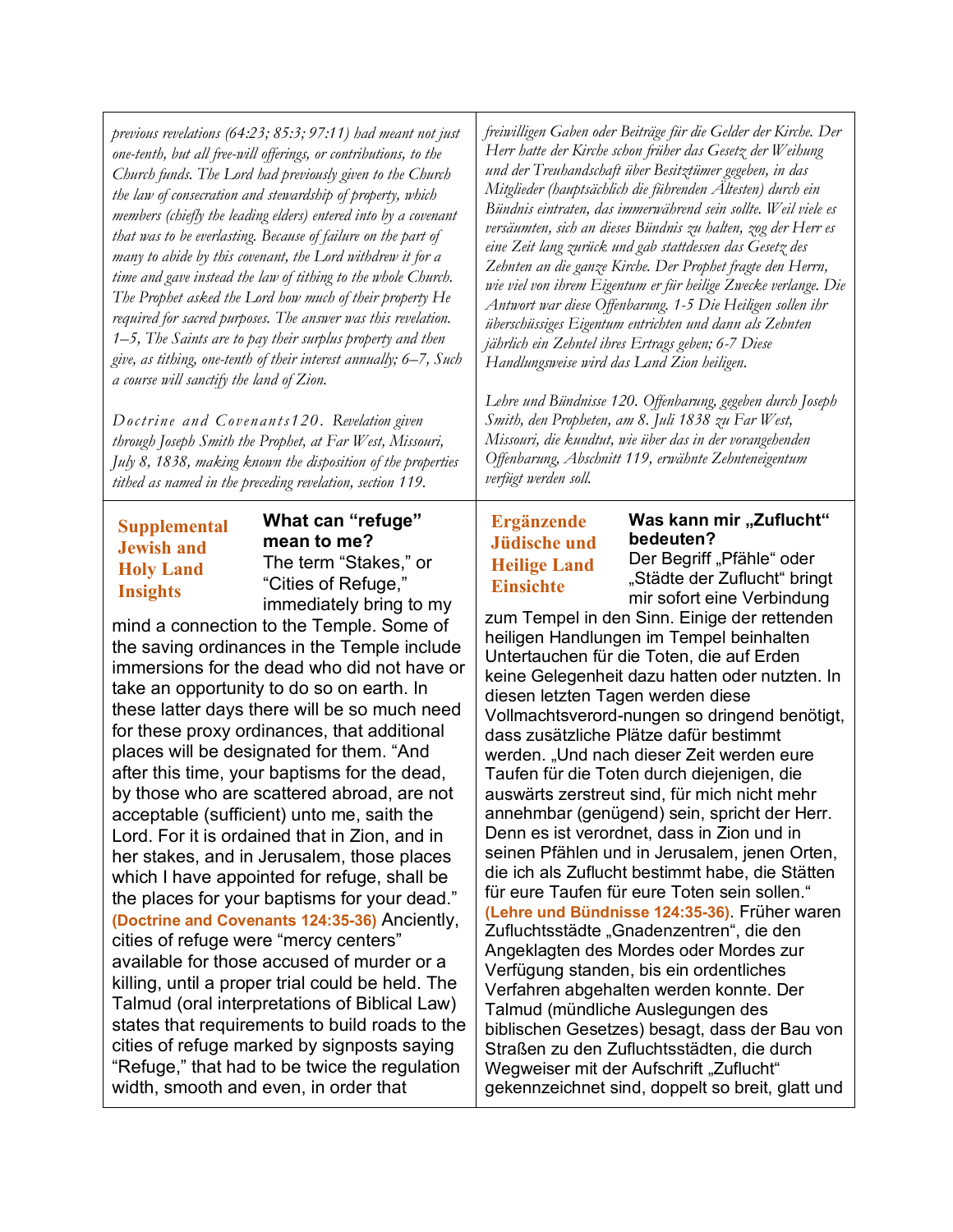| fugitives were unhindered as possible to<br>arrive for refuge. (Talmud, Deut. 180; Tosefta<br>3:5 (or 2:5); Makkot 10b; Bava Batra 100b)<br>Rabbinical authorities argued that if the<br>perpetrator had died before reaching a city<br>of refuge, their body still had to be taken<br>there, and, if they had died before the high<br>priest had, then their body had to be buried<br>at the city of refuge until the high priest<br>deceased. (Talmud, Makkot 11b) I see the<br>implications of proxy work for the dead in<br>this instance.                                                                                                                                                                                                                                                                                                                                                                                                                                                                                                                                                                                                                                                                                                                                                                                                                                                                                                                                                                   | eben sein müssen, damit Flüchtlinge möglichst<br>ungehindert Zuflucht suchen. (Talmud, 5. Mose<br>180; Tosefta 3:5 (oder 2:5); Makkot 10b; Bava<br>Batra 100b) Die rabbinischen Behörden<br>argumentierten, dass wenn der Täter<br>gestorben war, bevor er eine Zufluchtsstadt<br>erreichte, sein Leichnam immer noch dorthin<br>gebracht werden musste. und wenn sie vor<br>dem Hohepriester gestorben waren, musste ihr<br>Körper in der Zufluchtsstadt begraben werden,<br>bis der Hohepriester starb. (Talmud, Makkot<br>11b) Ich sehe die Implikationen der<br>Stellvertreterarbeit für die Toten in diesem Fall.                                                                                                                                                                                                                                                                                                                                                                                                                                                                                                                                                                                                                                                                                                                                                                                                                                                                                                                                                                                                                                  |
|------------------------------------------------------------------------------------------------------------------------------------------------------------------------------------------------------------------------------------------------------------------------------------------------------------------------------------------------------------------------------------------------------------------------------------------------------------------------------------------------------------------------------------------------------------------------------------------------------------------------------------------------------------------------------------------------------------------------------------------------------------------------------------------------------------------------------------------------------------------------------------------------------------------------------------------------------------------------------------------------------------------------------------------------------------------------------------------------------------------------------------------------------------------------------------------------------------------------------------------------------------------------------------------------------------------------------------------------------------------------------------------------------------------------------------------------------------------------------------------------------------------|---------------------------------------------------------------------------------------------------------------------------------------------------------------------------------------------------------------------------------------------------------------------------------------------------------------------------------------------------------------------------------------------------------------------------------------------------------------------------------------------------------------------------------------------------------------------------------------------------------------------------------------------------------------------------------------------------------------------------------------------------------------------------------------------------------------------------------------------------------------------------------------------------------------------------------------------------------------------------------------------------------------------------------------------------------------------------------------------------------------------------------------------------------------------------------------------------------------------------------------------------------------------------------------------------------------------------------------------------------------------------------------------------------------------------------------------------------------------------------------------------------------------------------------------------------------------------------------------------------------------------------------------------------|
| What are ancient and Holy Land<br>references of "Spring Hill?"<br>Spring Hill is named by the Lord Adam-ondi-<br>Ahman, because, said he, it is the place<br>where Adam shall come to visit his people,<br>or the Ancient of Days shall sit, as spoken of<br>by Daniel the prophet." (Doctrine and<br><b>Covenants 116)</b> There is a site called "Tel<br>Abib" (tel [hill] – Abib [spring]), or "spring hill"<br>by the Kebar or Chebar Canal (River) a<br>setting of several important scenes of the<br>Book of Ezekiel. Some older biblical<br>commentaries it with the Khabur (Habor)<br>River mentioned in (1 Chronicles 5:26) near<br>Nippur in today's Iraq. "And the hand of the<br>Lord was there upon me; and he said unto<br>me, Arise, go forth into the plain, and I will<br>there talk with thee. Then I arose, and went<br>forth into the plain: and, behold, the glory of<br>the Lord stood there, as the glory which I<br>saw by the river of Chebar: and I fell on my<br>face. Then the spirit entered into me, and set<br>me upon my feet, and spake with me, and<br>said unto me, Go, shut thyself within thine<br>house." (Ezekiel 3:22-24) When Theodor<br>Herzl (1860-1904) envisioned the return of<br>the Land and State of Israel, he wrote a<br>novel, "Alt Neu Land" including a city named<br>"Alt Neu Stadt," (Old New City). Its name<br>was changed the following year to 'Tel Aviv',<br>after the biblical name Tel Abib, by Nahum<br>Sokolow (1859-1936) as the title for the | Was sind antike und Heilige Land-<br>Referenzen von "Spring Hill"?<br>"Der Herr aber bezeichnete Spring Hill als<br>Adam-ondi-Ahman, weil, wie er sagte, das der<br>Ort ist, wohin Adam kommen wird, um sein<br>Volk aufzusuchen, oder wo der Alte der<br>Tagesitzen wird, wie davon beim Propheten<br>Daniel die Rede ist." (Lehre und Bündnisse<br>116) Es gibt eine Stätte namens "Tel Abib" (Tel<br>[Hügel] – Abib [Frühlings]) oder<br>"Frühlingshügel" (Spring Hill) am Kebar- oder<br>Chebar-Kanal (Fluss) eine Kulisse mit<br>mehreren wichtigen Szenen der Buch<br>Hesekiel. In einigen älteren biblischen<br>Kommentaren wird der in (1. Chronik 5:26)<br>erwähnte Fluss Khabur (Habor) in der Nähe<br>von Nippur im heutigen Irak erwähnt. "Und die<br>Hand des Herrn war auf mir; und er sprach zu<br>mir: Steh auf, geh hinaus in die Ebene, und ich<br>will dort mit dir reden. Da machte ich mich auf<br>und ging hinaus in die Ebene. Und siehe, die<br>Herrlichkeit des Herrn stand dort, wie die<br>Herrlichkeit, die ich am Fluss Kebar sah, und<br>fiel auf mein Angesicht. Da trat der Geist in<br>mich ein und stellte mich auf meine Füße und<br>sprach mit mir und sprach zu mir: Geh,<br>schließe dich in dein Haus ein. (Hesekiel 3:22-<br>24) Als "der Vater Israels" Theodor Herzl<br>(1860-1904) sich die Rückkehr des Landes und<br>des Staates Israel vorstellte, schrieb er den<br>Roman "Alt Neu Land" mit einer Stadt namens<br>"Alt Neu" Stadt." Der Name der Stadt wurde im<br>folgenden Jahr von Nahum Sokolow (1859-<br>1936) als Titel für die hebräische Übersetzung<br>von Herzls Roman von 1902 in "Tel Aviv" |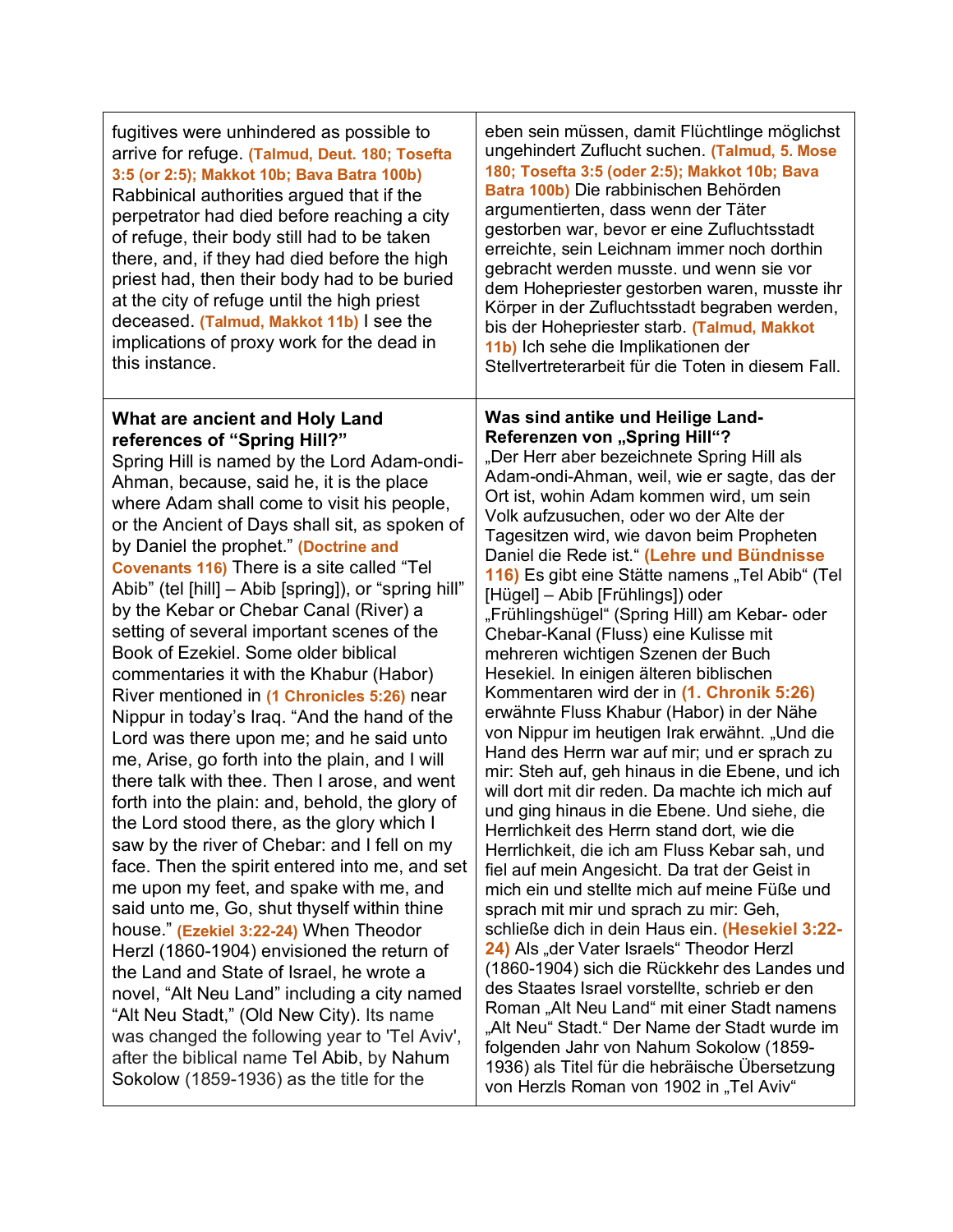| Hebrew translation of Herzl's 1902 novel.                                                                                                                                                                                                                                                                                                                                                                                                                                                                                                                                                                                                                                                                                                                                                                                                                                                                                                                                                                                                                                                                                                                                                                                                                                                                                                                                            | geändert, nach dem biblischen Namen Tel                                                                                                                                                                                                                                                                                                                                                                                                                                                                                                                                                                                                                                                                                                                                                                                                                                                                                                                                                                                                                                                                                                                                                                                                                                                                                                                                                                                                                             |
|--------------------------------------------------------------------------------------------------------------------------------------------------------------------------------------------------------------------------------------------------------------------------------------------------------------------------------------------------------------------------------------------------------------------------------------------------------------------------------------------------------------------------------------------------------------------------------------------------------------------------------------------------------------------------------------------------------------------------------------------------------------------------------------------------------------------------------------------------------------------------------------------------------------------------------------------------------------------------------------------------------------------------------------------------------------------------------------------------------------------------------------------------------------------------------------------------------------------------------------------------------------------------------------------------------------------------------------------------------------------------------------|---------------------------------------------------------------------------------------------------------------------------------------------------------------------------------------------------------------------------------------------------------------------------------------------------------------------------------------------------------------------------------------------------------------------------------------------------------------------------------------------------------------------------------------------------------------------------------------------------------------------------------------------------------------------------------------------------------------------------------------------------------------------------------------------------------------------------------------------------------------------------------------------------------------------------------------------------------------------------------------------------------------------------------------------------------------------------------------------------------------------------------------------------------------------------------------------------------------------------------------------------------------------------------------------------------------------------------------------------------------------------------------------------------------------------------------------------------------------|
| Tel is a "old" (archaeological) site, Aviv is                                                                                                                                                                                                                                                                                                                                                                                                                                                                                                                                                                                                                                                                                                                                                                                                                                                                                                                                                                                                                                                                                                                                                                                                                                                                                                                                        | Abib. Tel ist eine "alte" (archäologische) Stätte,                                                                                                                                                                                                                                                                                                                                                                                                                                                                                                                                                                                                                                                                                                                                                                                                                                                                                                                                                                                                                                                                                                                                                                                                                                                                                                                                                                                                                  |
| spring, a "new" season! The Prophet Joseph                                                                                                                                                                                                                                                                                                                                                                                                                                                                                                                                                                                                                                                                                                                                                                                                                                                                                                                                                                                                                                                                                                                                                                                                                                                                                                                                           | Aviv ist Frühling, eine "neue" Jahreszeit! Der                                                                                                                                                                                                                                                                                                                                                                                                                                                                                                                                                                                                                                                                                                                                                                                                                                                                                                                                                                                                                                                                                                                                                                                                                                                                                                                                                                                                                      |
| Smith named Spring Hill in Missouri as a                                                                                                                                                                                                                                                                                                                                                                                                                                                                                                                                                                                                                                                                                                                                                                                                                                                                                                                                                                                                                                                                                                                                                                                                                                                                                                                                             | Prophet Joseph Smith nannte Spring Hill in                                                                                                                                                                                                                                                                                                                                                                                                                                                                                                                                                                                                                                                                                                                                                                                                                                                                                                                                                                                                                                                                                                                                                                                                                                                                                                                                                                                                                          |
| temple site where old covenants where                                                                                                                                                                                                                                                                                                                                                                                                                                                                                                                                                                                                                                                                                                                                                                                                                                                                                                                                                                                                                                                                                                                                                                                                                                                                                                                                                | Missouri als Tempelstätte, an der alte                                                                                                                                                                                                                                                                                                                                                                                                                                                                                                                                                                                                                                                                                                                                                                                                                                                                                                                                                                                                                                                                                                                                                                                                                                                                                                                                                                                                                              |
| restored to new.                                                                                                                                                                                                                                                                                                                                                                                                                                                                                                                                                                                                                                                                                                                                                                                                                                                                                                                                                                                                                                                                                                                                                                                                                                                                                                                                                                     | Bündnisse in neue wiederhergestellt wurden.                                                                                                                                                                                                                                                                                                                                                                                                                                                                                                                                                                                                                                                                                                                                                                                                                                                                                                                                                                                                                                                                                                                                                                                                                                                                                                                                                                                                                         |
| How are "Tithes" viewed by the Jews?<br>"The tithes served the purpose of supporting<br>the priest and Levite who did not have any<br>ancestral holdings of land and were<br>occupied with the Temple service and other<br>ritual duties, of supporting the poor, and of<br>strengthening the position of Jerusalem in<br>the consciousness of all the people of Israel.<br>Basing themselves on the close similarity in<br>sound between the words te aser (give<br>tithes) and <i>tit'asher</i> (become rich), Rabbi<br>Johanan said: "Give tithes so that you will<br>become rich," and Rabbi Akiva added that,<br>"tithes are a fence which guards one's<br>riches." After the exile from Erez (land of)<br>Israel, pious people became accustomed to<br>give one-tenth of their earnings to charity,<br>although this "tithe" is of comparatively<br>modern origin." "It is still customary among<br>Orthodox Jews to set aside tithes from all<br>produce of the Land of Israel, and the<br>produce marketed by Tnuva, the large<br>agricultural collective, is tithed at source<br>before it is sold. The <i>terumah</i> part is either<br>destroyed or used as fodder for animals<br>owned by priests; because they are ritually<br>unclean, the kohanim themselves cannot eat<br>it. The other tithes are distributed to the poor<br>and needy." (Encyclopedia Judaica Jr.) | Wie wird der "Zehnte" von den Juden<br>gesehen?<br>"Der Zehnte diente dem Zweck, den Priester<br>und Leviten zu unterstützen, die keinen<br>angestammten Landbesitz hatten und mit dem<br>Tempeldienst und anderen rituellen Pflichten<br>beschäftigt waren, die Armen zu unterstützen<br>und die Position Jerusalems im Bewusstsein<br>aller zu stärken Aufgrund der großen<br>Ähnlichkeit im Klang zwischen den Wörtern te<br>aser (gib den Zehnten) und tit'asher (werde<br>reich) sagte Rabbi Johanan: "Gib den Zehnten,<br>damit du reich wirst," und Rabbi Akiva fügte<br>hinzu dass "der Zehnte ein Zaun ist, der seinen<br>Reichtum bewacht." Nach dem Exil aus Erez<br>(Land) Israel gewöhnten sich fromme<br>Menschen daran, ein Zehntel ihres<br>Einkommens für wohltätige Zwecke zu<br>spenden, obwohl dieser "Zehnte"<br>vergleichsweise modernen Ursprungs ist." "Es<br>ist immer noch unter orthodoxen Juden üblich,<br>den Zehnten von allen Produkten des Landes<br>Israel beiseite zu legen, und die von Tnuva,<br>dem großen landwirtschaftlichen Kollektiv,<br>vermarkteten Produkte werden an der Quelle<br>gezapft, bevor sie verkauft werden. Der<br><i>Terumah</i> Teil wird entweder zerstört oder als<br>Futter für Tiere verwendet, die Priestern<br>gehören; weil sie rituell unrein sind, können die<br>kohanim selbst es nicht essen. Der andere<br>Zehnte wird an die Armen und Bedürftigen<br>verteilt." (Enzyklopädia Judaica Jr.) |
| Where did the principle of "Tithes"                                                                                                                                                                                                                                                                                                                                                                                                                                                                                                                                                                                                                                                                                                                                                                                                                                                                                                                                                                                                                                                                                                                                                                                                                                                                                                                                                  | Woher stammt das Prinzip des                                                                                                                                                                                                                                                                                                                                                                                                                                                                                                                                                                                                                                                                                                                                                                                                                                                                                                                                                                                                                                                                                                                                                                                                                                                                                                                                                                                                                                        |
| originate?                                                                                                                                                                                                                                                                                                                                                                                                                                                                                                                                                                                                                                                                                                                                                                                                                                                                                                                                                                                                                                                                                                                                                                                                                                                                                                                                                                           | "Zehnten"?                                                                                                                                                                                                                                                                                                                                                                                                                                                                                                                                                                                                                                                                                                                                                                                                                                                                                                                                                                                                                                                                                                                                                                                                                                                                                                                                                                                                                                                          |
| "Thou shalt truly tithe all the increase                                                                                                                                                                                                                                                                                                                                                                                                                                                                                                                                                                                                                                                                                                                                                                                                                                                                                                                                                                                                                                                                                                                                                                                                                                                                                                                                             | "Du sollst wahrhaftig den Zehnten all den                                                                                                                                                                                                                                                                                                                                                                                                                                                                                                                                                                                                                                                                                                                                                                                                                                                                                                                                                                                                                                                                                                                                                                                                                                                                                                                                                                                                                           |
| (income) of thy seed, that the field bringeth                                                                                                                                                                                                                                                                                                                                                                                                                                                                                                                                                                                                                                                                                                                                                                                                                                                                                                                                                                                                                                                                                                                                                                                                                                                                                                                                        | Ertrag (Einkommen) deines Samens geben,                                                                                                                                                                                                                                                                                                                                                                                                                                                                                                                                                                                                                                                                                                                                                                                                                                                                                                                                                                                                                                                                                                                                                                                                                                                                                                                                                                                                                             |
| forth year by year." (Deuteronomy 14:22) The                                                                                                                                                                                                                                                                                                                                                                                                                                                                                                                                                                                                                                                                                                                                                                                                                                                                                                                                                                                                                                                                                                                                                                                                                                                                                                                                         | den das Feld Jahr für Jahr hervorbringt." (5.                                                                                                                                                                                                                                                                                                                                                                                                                                                                                                                                                                                                                                                                                                                                                                                                                                                                                                                                                                                                                                                                                                                                                                                                                                                                                                                                                                                                                       |
| tithes were used to take care of the                                                                                                                                                                                                                                                                                                                                                                                                                                                                                                                                                                                                                                                                                                                                                                                                                                                                                                                                                                                                                                                                                                                                                                                                                                                                                                                                                 | Mose 14:22) Der Zehnte wurde verwendet, um                                                                                                                                                                                                                                                                                                                                                                                                                                                                                                                                                                                                                                                                                                                                                                                                                                                                                                                                                                                                                                                                                                                                                                                                                                                                                                                                                                                                                          |
| Jerusalem Temple, the House of the Lord.                                                                                                                                                                                                                                                                                                                                                                                                                                                                                                                                                                                                                                                                                                                                                                                                                                                                                                                                                                                                                                                                                                                                                                                                                                                                                                                                             | den Jerusalemer Tempel, das Haus des Herrn,                                                                                                                                                                                                                                                                                                                                                                                                                                                                                                                                                                                                                                                                                                                                                                                                                                                                                                                                                                                                                                                                                                                                                                                                                                                                                                                                                                                                                         |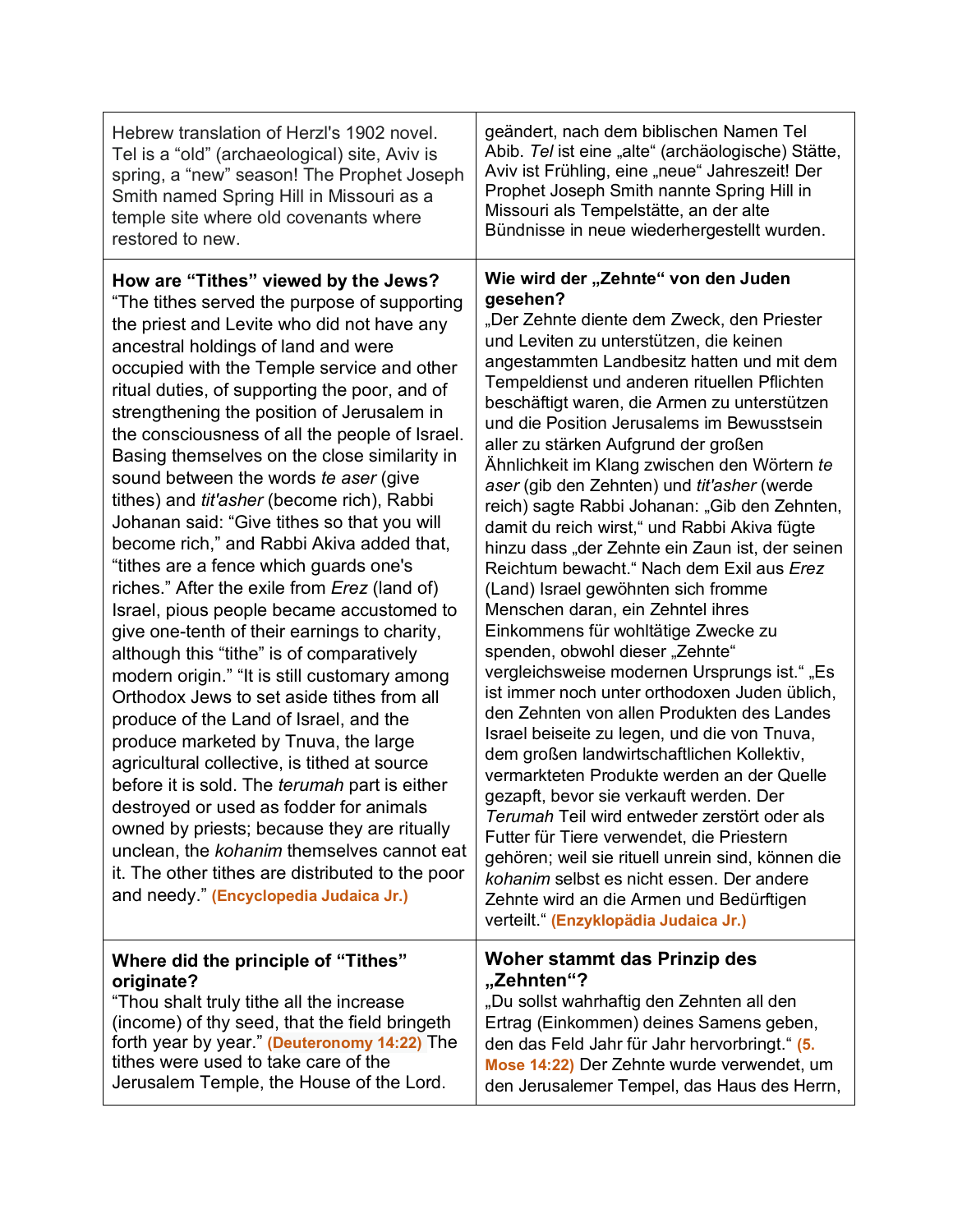After it was destroyed, a memory of the last temple was perpetuated and a hope for its return was and still is constantly repeated. The biblical principle of tithes, however, has diminished and now includes offerings for the needy. "The obligation to help the poor and the needy and to give them gifts is stated many times in the Bible and was considered by the rabbis of all ages to be one of the cardinal *mitzvot* [good deed or commandment] of Judaism." "In the Bible there are several laws which are in effect a sort of tax for the benefit of the poor. Among these are *leket*, *shikhhah* and *pe'ah*, according to which the farmer could not pick up the ears of corn that had fallen during the harvest, or go back for forgotten sheaves or reap into the corners of the field. All these he was required to leave for the poor. Every third year the farmer was also required to put aside a special tithe for the needy. The institution of the Sabbatical Year and Jubilee was in order "that the poor of your people may eat" as well as to cancel debts. The *Torah* also insists that the needy be remembered when the Festivals are celebrated, e.g., "You shall rejoice before the Lord your God, with your son and daughter, your male and female slave, the Levite in your communities, and the stranger, the fatherless and the widow in your midst." The Bible expects Israel to be aware of the needs of the poor and the stranger because Israel itself had experienced this situation in Egypt." "Although the idea of charity and almsgiving is spread throughout the whole of the Bible, there is no special term for it. The rabbis of the *Talmud*, however, adopted the word (*zedakah*) for charity and it is used (but not exclusively so) throughout rabbinic literature in the sense of helping the needy by gifts. The word has since passed into popular usage and is almost exclusively used for charity. The term *hesed* (loving kindness), which is used widely in the Bible, has taken on the meaning of physical aid, or lending money without interest." **(Encyclopedia Judaica Jr.)**

zu pflegen. Nach seiner Zerstörung wurde eine Erinnerung an den letzten Tempel aufrechterhalten und die Hoffnung auf seine Rückkehr wurde und wird ständig wiederholt. Das biblische Prinzip des Zehnten hat jedoch abgenommen und umfasst nun Opfergaben für Bedürftige. "Die Verpflichtung, den Armen und Bedürftigen zu helfen und ihnen Geschenke zu machen, wird in der Bibel viele Male erwähnt und wurde von den Rabbinern aller Zeiten als eine der Kardinal-*Mizwot* [gute Tat oder Gebot] des Judentums angesehen." "In der Bibel gibt es mehrere Gesetze, die eine Art Steuer zugunsten der Armen darstellen. Dazu gehören *Leket*, *Shikhhah* und *Pe'ah*, nach denen der Bauer die während der Ernte gefallenen Maiskolben nicht aufsammeln, vergessene Garben zurückholen oder in die Ecken des Feldes ernten konnte. All dies musste er den Armen überlassen. Jedes dritte Jahr musste der Bauer außerdem einen besonderen Zehnten für die Bedürftigen zurücklegen. Die Einsetzung des Sabbatjahres und des Jubiläums war, um "die Armen deines Volkes zu essen" sowie um Schulden zu erlassen. Die *Tora* besteht auch darauf, dass an die Bedürftigen gedacht wird, wenn die Feste gefeiert werden, "vaterlos und die Witwe in deiner Mitte." Die Bibel erwartet von Israel, dass es sich der Nöte der Armen und Fremden bewusst ist, weil Israel selbst diese Situation in Ägypten erlebt hat." "Obwohl der Gedanke der Nächstenliebe und des Almosens in der ganzen Bibel verbreitet ist, gibt es dafür keinen speziellen Begriff. Die Rabbiner des *Talmud* jedoch übernahmen das Wort (*Zedaka*) für Wohltätigkeit und es wird (aber nicht ausschließlich) in der gesamten rabbinischen Literatur im Sinne der Hilfe für Bedürftige durch Gaben verwendet. Das Wort ist seitdem in den Volksmund übergegangen und wird fast ausschließlich für wohltätige Zwecke verwendet. Der Begriff *hesed* (liebende Güte), der in der Bibel weit verbreitet ist, hat die Bedeutung von physischer Hilfe oder Geldverleihen ohne Zinsen angenommen." **(Enzklopädia Judaica Jr.)**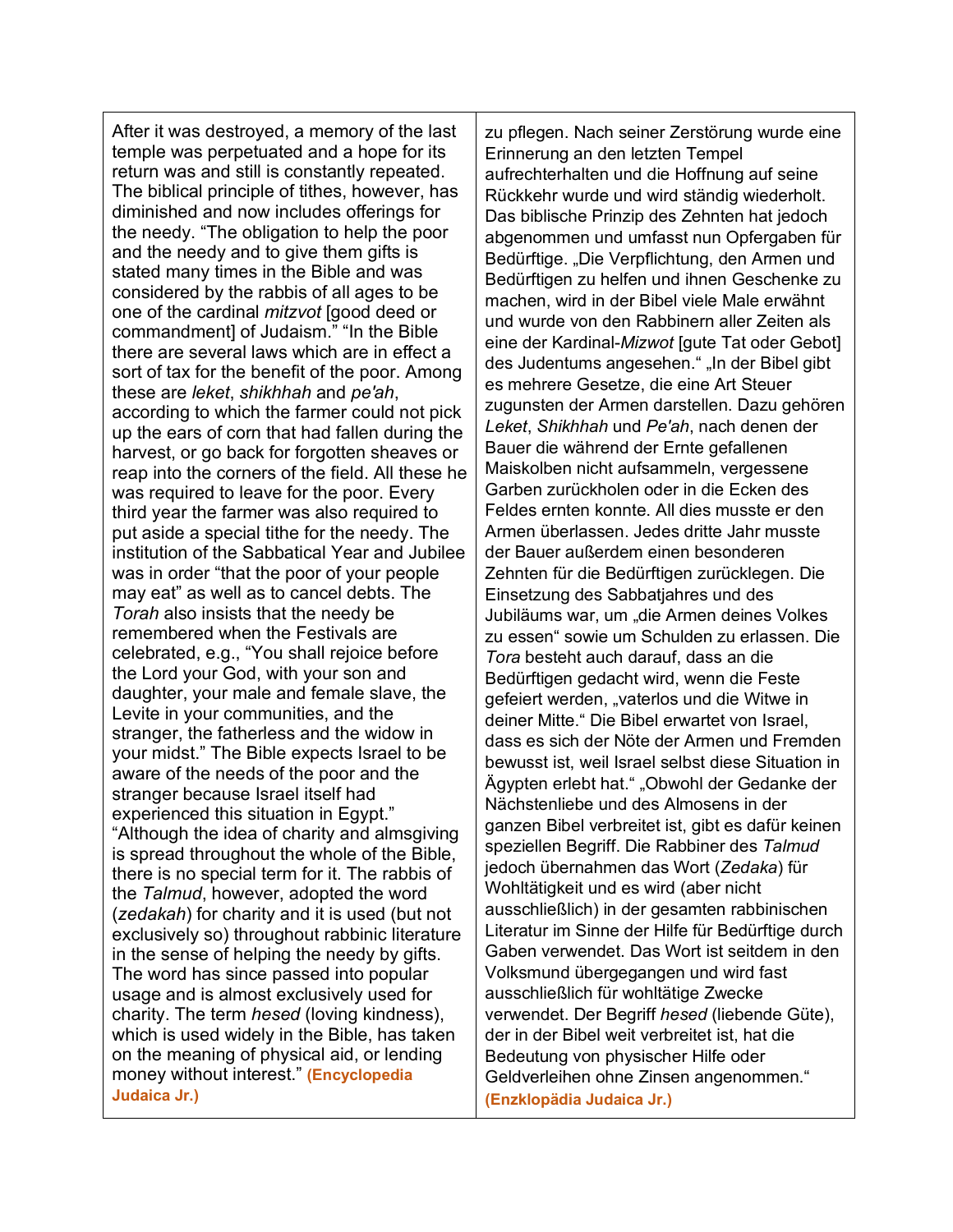## **What affects my attitude of giving?**

"Everybody is obliged to give charity; even one who himself is dependent on charity should give to those less fortunate than himself. The court can compel one who refuses to give charity "or donates less than his means allow" to give according to the court's assessment." "To give a tenth of one's wealth to charity is considered to be a "middling" virtue, to give a 20th or less is to be "mean;" but the rabbis decided that one should not give more than a fifth lest he become impoverished himself and dependent on charity. "The rabbis were especially concerned about the manner in which alms are to be dispensed. The prime consideration is that nothing be done that might shame the recipient. About one pious man it was related that if he met a man of good family who had become impoverished he would say, "I have heard that a legacy has been left to you in such a place; take this money in advance and pay me back later." When the man accepted it he then said to him, "It is a gift." "Maimonides (1138- 1204) lists eight ways of giving *zedakah* which are progressively more virtuous: to give: (1) but sadly; (2) less than is fitting, but in good humor; (3) only after having been asked to; (4) before being asked; (5) in such a manner that the donor does not know who the recipient is, (6) in such a manner that the recipient does not know who the donor is; and (7) in such a way that neither the donor nor the recipient knows the identity of the other." "The highest form of charity is not to give alms but to help the poor to rehabilitate themselves by lending them money, taking them into partnership, employing them, or giving them work, for in this way the purpose is achieved without any loss of self-respect at all. "This last way of helping the poor is known as *gemilut hasadim*, "dispensing kindness." This term also includes aiding people who need help and encouragement

### **Was beeinflusst meine Einstellung zum Geben?**

"Jeder ist verpflichtet, Almosen zu spenden; auch wer selbst auf Almosen angewiesen ist, sollte denen spenden, die weniger Glück haben als er selbst. Das Gericht kann jemanden, der sich weigert, Almosen zu spenden, "oder weniger spendet, als seine Mittel zulassen," zu Spenden nach den Gerichtsurteilen zwingen Bewertung." "Ein Zehntel seines Vermögens für wohltätige Zwecke zu spenden wird als "mittelmäßige" Tugend angesehen, ein Zwanzigstel oder weniger zu geben ist "gemein". aber die Rabbiner entschieden, dass man nicht mehr als ein Fünftel geben sollte, damit man nicht selbst verarmte und von Almosen abhängig wurde. "Die Rabbiner waren besonders besorgt über die Art und Weise, in der Almosen verteilt werden sollen. Die wichtigste Überlegung ist, dass nichts getan wird, was den Empfänger beschämen könnte. Über einen frommen Mann wurde erzählt, dass, wenn er einen Mann aus guter Familie traf, der verarmt sagte er: "Ich habe gehört, dass dir an einem solchen Ort ein Vermächtnis hinterlassen wurde; Nehmen Sie dieses Geld im Voraus und zahlen Sie es mir später zurück." Als der Mann es annahm, sagte er zu ihm: "Es ist ein Geschenk." "Maimonides (1138-1204) listet acht Arten auf, Zedakah zu geben, die immer tugendhafter werden: zu geben: (1) aber traurig; (2) weniger als angemessen, aber in guter Laune; (3) nur nachdem man darum gebeten wurde ; (4) bevor er gefragt wird; (5) so, dass der Spender nicht weiß, wer der Empfänger ist, (6) so, dass der Empfänger nicht weiß, wer der Spender ist; und (7) auf solche Weise so dass weder der Spender noch der Empfänger die Identität des anderen kennen." "Die höchste Form der Nächstenliebe besteht nicht darin, Almosen zu geben, sondern den Armen zu helfen, sich zu rehabilitieren, indem man ihnen Geld leiht, sie in Partnerschaften nimmt, sie anstellt oder ihnen Arbeit gibt, denn so wird der Zweck ohne Selbstverlust erreicht -Respekt überhaupt. "Diese letzte Möglichkeit, den Armen zu helfen, ist als Gemilut hasadim bekannt, "Güte spenden." Dieser Begriff umfasst auch die Hilfe für Menschen, die Hilfe und Ermutigung